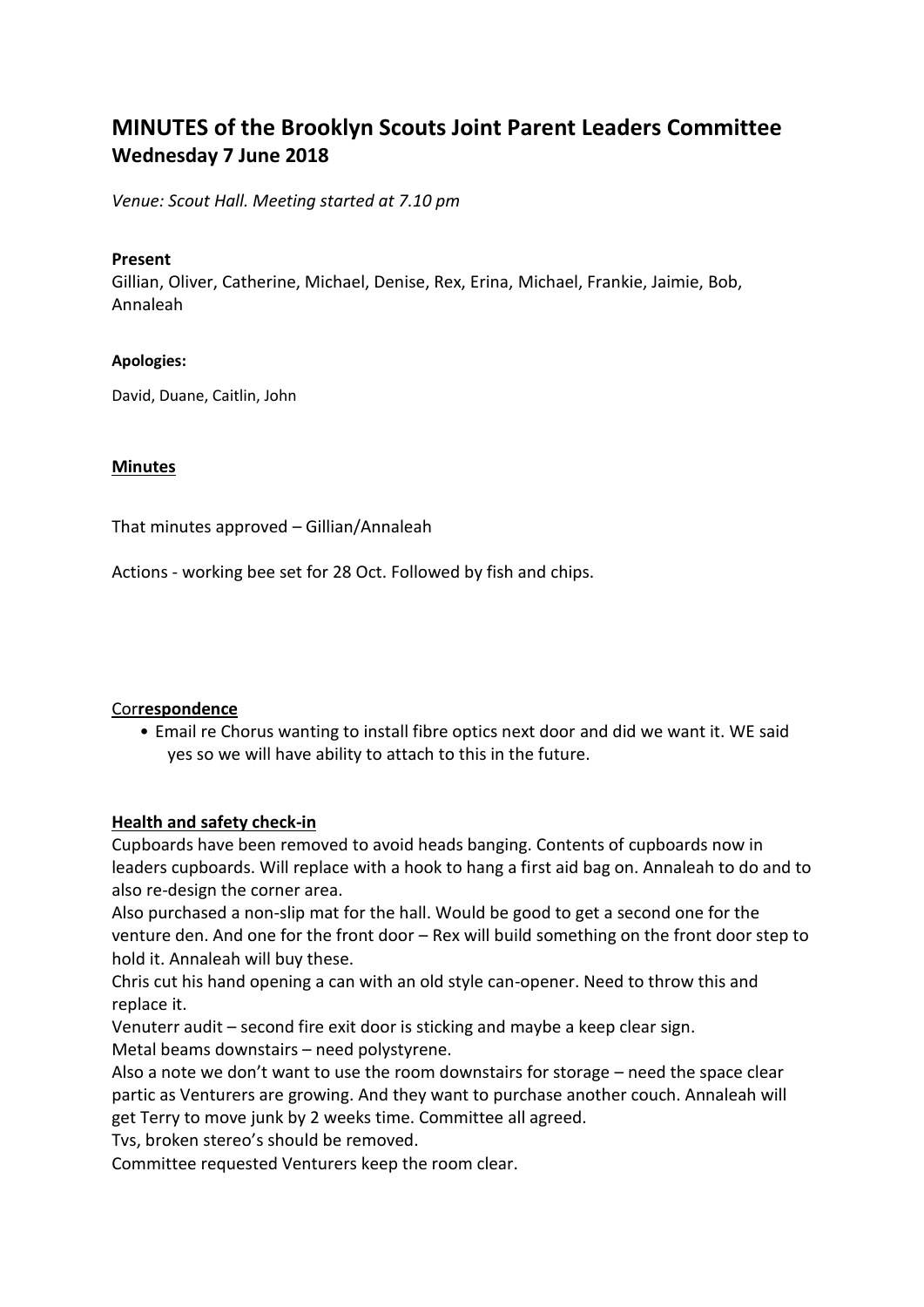## **Treasurer's report**

Activity balances – aim to break even. So far losing money this financial year. Conscious decisions – enough fundraising to subsidise activities. Just make sure this is a conscious decision and this is noted when planning activities. If possible please use the actvitiy budget template.

Ahead of where we were last year. \$13K cash surplus. \$29K unallocated balance.

Past years we've made an allocation to jamboree. Need to start doing this. Last time set aside target of \$20K of 3 years. Need to start accounting for this if the committee decides to do this again.

Annaleah noted reports are very easy to receive.

Only a handful of subs outstanding. Annaleah is chasing. Keeping OSM up to date is helping as well.

Oliver/Catherine Approved

#### **Fundraising**

Denise spoke to a paper she circulated in advance of the paper.

David noted the Zone has a hardship allocation for hardship for Jamboree. So our hardship provision would be a back up to that.

Need to come up with a proper funding formula but aiming for an equivalence for NZ and World Jamboree fundraising allocation. 2% of takings for the particular event would make it quite easy.

2 going to both fill the world jamboree bucket first then if they are keen they can go on to fill the NZ hours. Have a dispensation to allow the 4 kids to work at the stadium.

Principle still to pass on to Venturers as well. Fair allocation for service. But then Venturers do their own working out of how much goes to Venturers going to Venture for example.

Venturer fundraising is all up to them.

David, Oliver, Denise to work out the formulas.

Erina / Oliver that we accept the fundraising principles

Thank you to Denise for putting together the paper.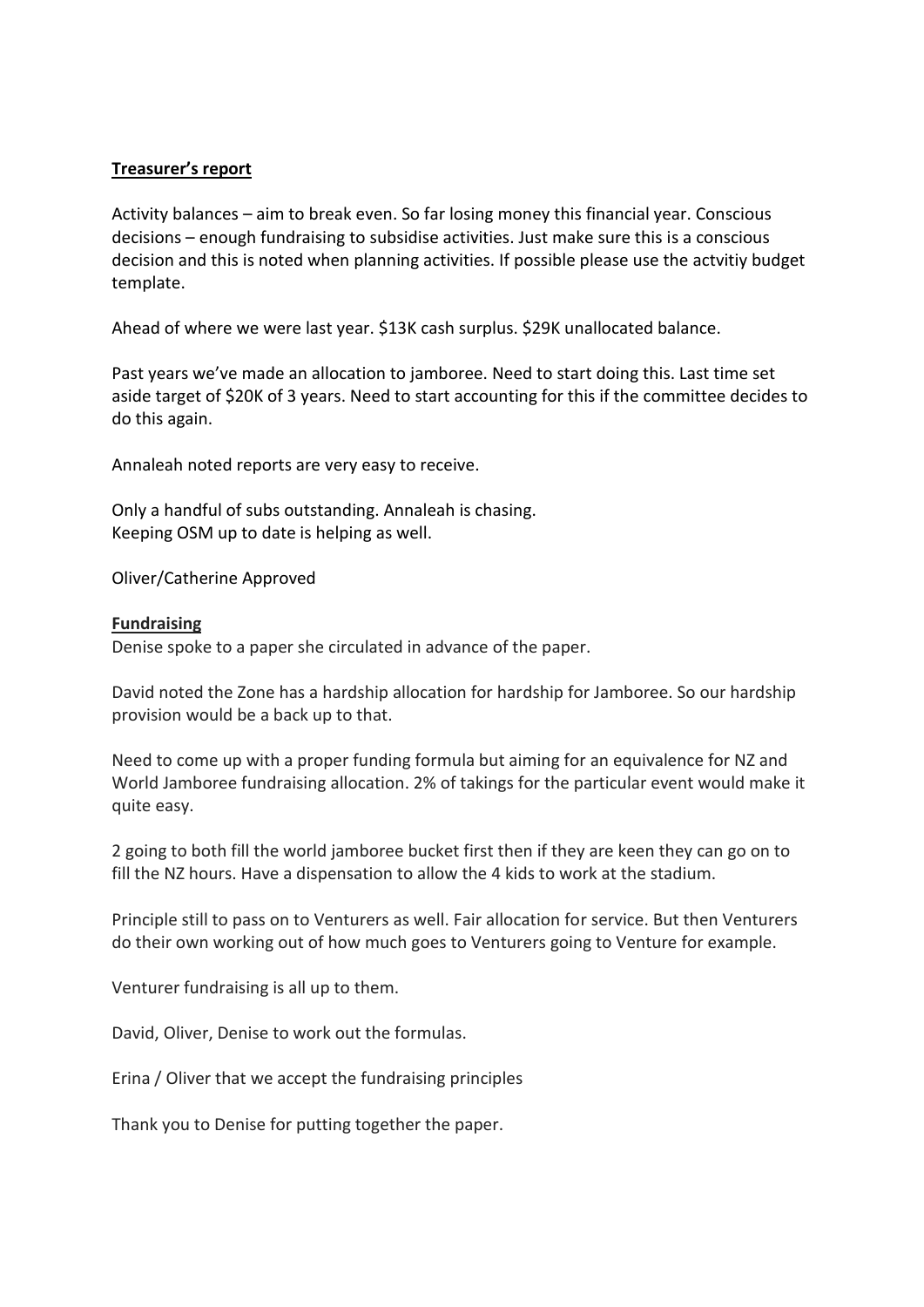#### **Section summary**

Keas – 15-18 Keas. Good leader support. Working through the national programme.

Cubs – Annaleah coming along as dedicated parent support this term. Thank you. Improving quality of activities and recording. Badge achievements beginning and cubs like that. Some Keas coming up and some Cubs going to Scouts. A few joint activities are helping. Ski trip, Turere Lodge, Group Camp coming up. National programme is excellent and connects well to the badge achievement. Youth leaders are doing well (and enjoying it).

Scouts – Invested 3 Scouts last night. One brand new, one family member and one from Cubs. Changing the planning – so there's now a compulsory time within the night to do planning. This includes some leader led activity that will contribute to the badge work / signoffs needed for Jamboree. (So they will get through Bronze in time for Jamboree).

Venturers – 12 with a few more to come later in the year. Trying to get more involved with other sections. This weekend got a zone Masterchef. Zone ski trip then a regional camp next term.

#### **General business**

#### **Building update**

Quote for mats in hall. Only one mat really suitable. But \$8k (at a discount). Need to look at priorities – need full list of maintenance in order to prioritise. Need pros and cons for full maintenance list (and alternatives).

#### **Leader support check-in**

First aid training this weekend. At Karori West. Warranted Catherine last night. Jaimie's still to come through. Slow to come through – but lots of new leaders, leader re-warranting, new policy on parent helpers mean it is slower than normal. Leader training opportunities are happening.

#### **General**

Family fun night. Encourage committee to come.

23 June – Scouts running the BBQ at the Brooklyn Market. Put up marquee and get the kids to do games etc. Re-use ad for Cook Strait Times as a flyer for a handout. Annaleah will make this.

Quiz night – Oliver to talk to pub about running another quiz (avoiding school holidays). Potential to ask pub for a grant after that.

Housing NZ flats – Erina to talk to manager about circulating some information about Scouts (and hardship available)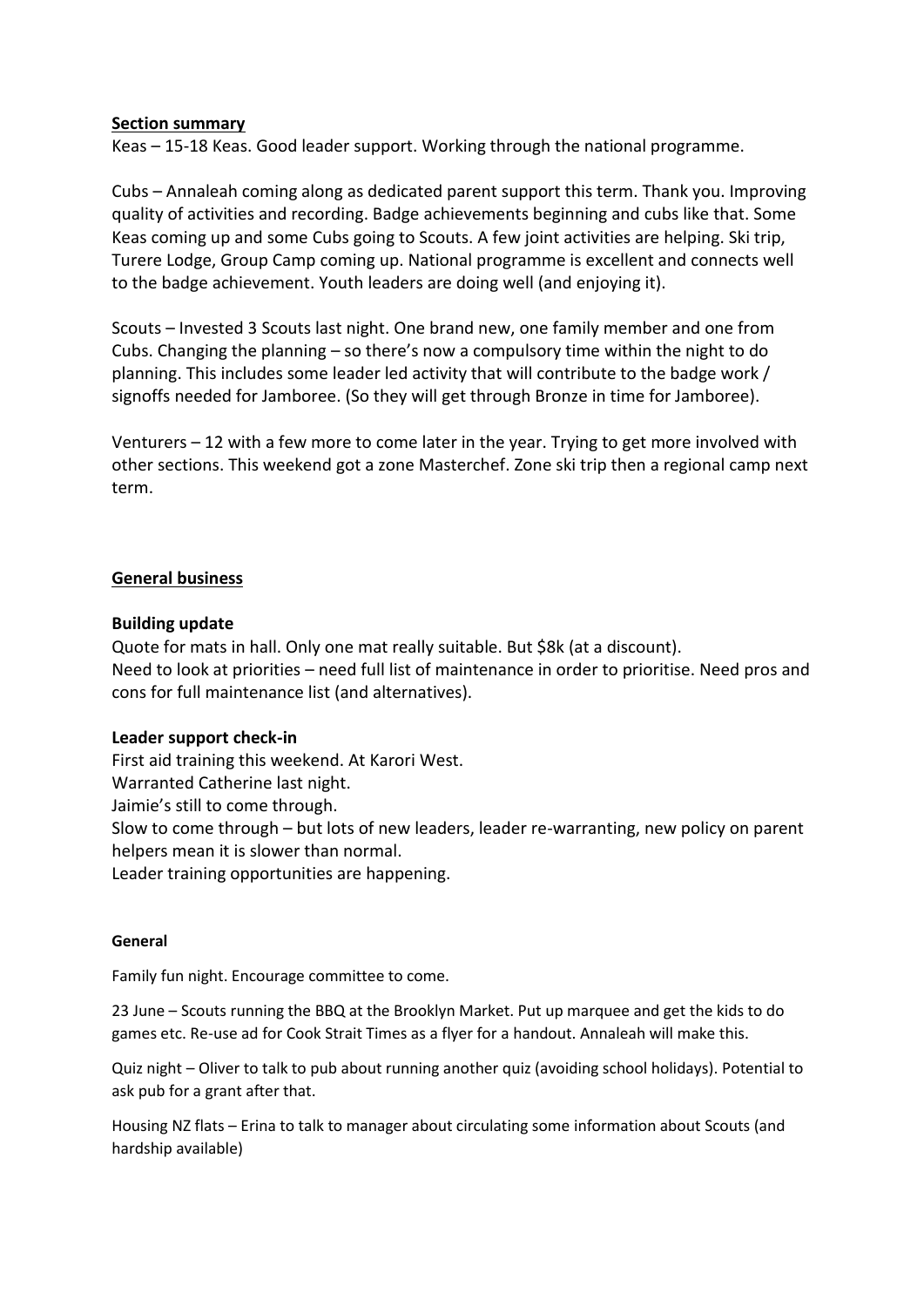#### **Next newsletter**

Aim for week – cover

- Family fun night
- Wrap up and

#### **Meeting closed 8.40 pm**

## **Next meeting: Weds 15 August**

**==============**

## **Record of actions discussed and closed at or since last meeting (see comments), and still open or new as at 19/10/2016.**

## **Red = overdue actions Grey = closed at meeting.**

| <b>No</b> | Date                      | <b>Action</b>                                                  | Who                             | Due date        | <b>Status</b> | <b>Notes</b> |
|-----------|---------------------------|----------------------------------------------------------------|---------------------------------|-----------------|---------------|--------------|
|           |                           | Denise and Duane to                                            |                                 |                 |               |              |
|           |                           | discuss Scout help<br>16/249 19/10/2016 with Keas and Cubs     | Denise / Duane                  | 02/11/2016 Open |               |              |
|           |                           | 16/248 19/10/2016 Arrange AGM                                  | Oliver/Erina/Gillian 02/11/2016 |                 | Open          |              |
|           |                           | Arrange next steps for                                         |                                 |                 |               |              |
|           |                           | quiz night including                                           |                                 |                 |               |              |
|           |                           | formal thank you to                                            |                                 |                 |               |              |
|           |                           | Sonya, followup re                                             |                                 |                 |               |              |
|           |                           | new date with the                                              |                                 |                 |               |              |
|           |                           | pub and decision                                               |                                 |                 |               |              |
|           |                           | about any short-dated                                          |                                 |                 |               |              |
|           |                           | auction items (could<br>16/247 19/10/2016 be auctioned at AGM) | Erina                           | 15/11/2016 Open |               |              |
|           |                           | Arrange for a project                                          |                                 |                 |               |              |
|           |                           | group to assess the                                            |                                 |                 |               |              |
|           |                           | viability of a second                                          |                                 |                 |               |              |
|           |                           | Cub group and                                                  |                                 |                 |               |              |
|           |                           | provide a                                                      |                                 |                 |               |              |
|           |                           | recommendation to                                              |                                 |                 |               |              |
|           |                           | the next Committee                                             |                                 |                 |               |              |
|           | 16/246 19/10/2016 meeting | Talk to Possum about                                           | Oliver                          | 02/11/2016 Open |               |              |
|           |                           | Venturer's about                                               |                                 |                 |               |              |
|           |                           | concerns from                                                  |                                 |                 |               |              |
|           |                           | parents and the                                                |                                 |                 |               |              |
|           |                           | Committee's                                                    |                                 |                 |               |              |
|           |                           | suggestion Venturer's                                          |                                 |                 |               |              |
|           |                           | could top up                                                   |                                 |                 |               |              |
|           |                           | fundraising                                                    |                                 |                 |               |              |
|           |                           | 16/245 19/10/2016 contribution                                 | David                           | 25/10/2016 Open |               |              |
|           |                           | Brief Erina on who is<br>still outstanding on                  |                                 |                 |               |              |
|           |                           | subs and discussions                                           |                                 |                 |               |              |
|           |                           | to date so she can                                             |                                 |                 |               |              |
|           |                           | 16/244 19/10/2016 follow-up as Chair                           | Oliver / Erina                  | 30/10/2016 Open |               |              |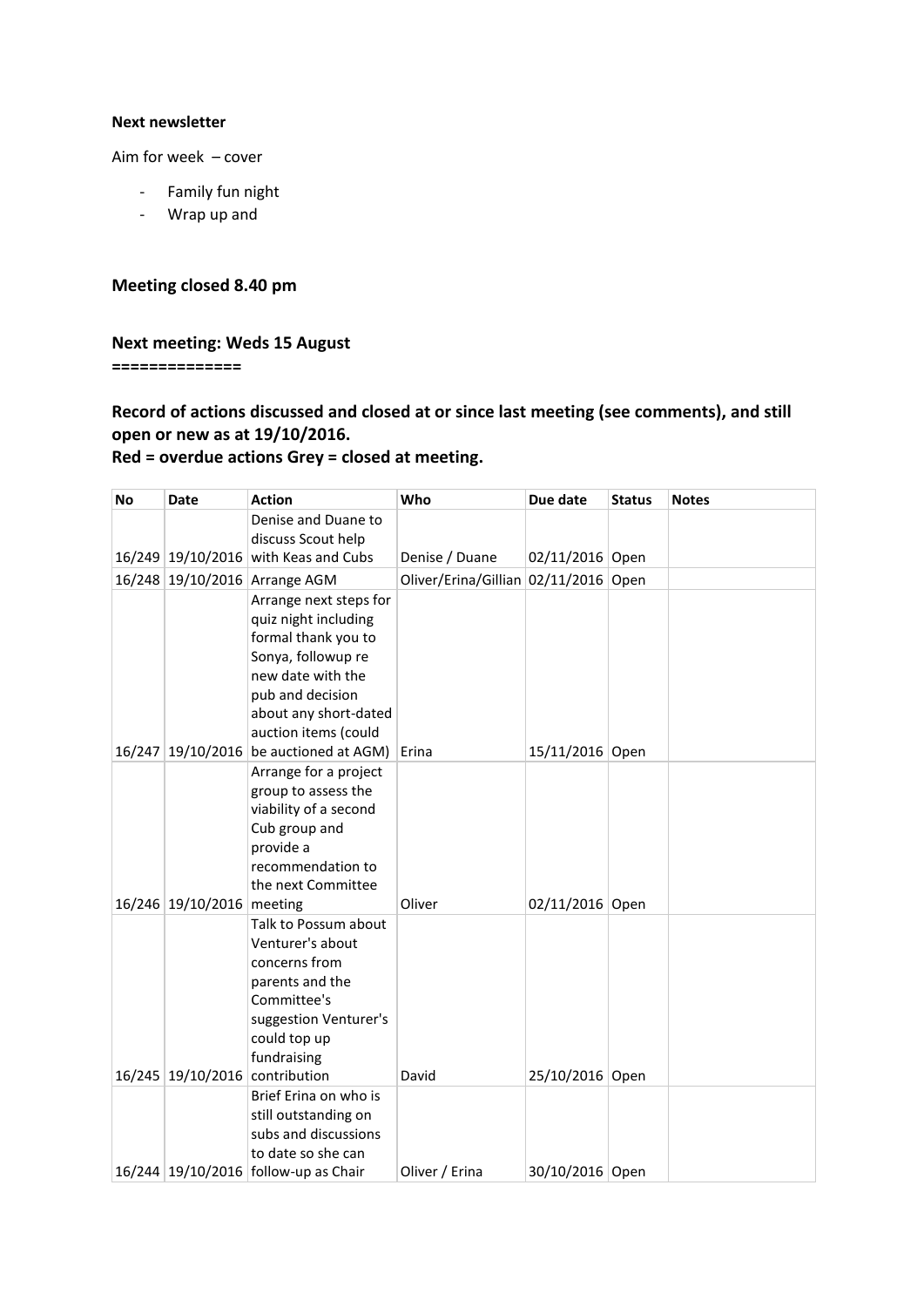| 16/243 10/08/2016                                | Investigate pricing to<br>add acoustic ceiling<br>tiles and insulation to<br>the hall                                                                                                    | John             | 30/11/2016 Open                    |                                                                                                                                                                                                                                                                                                   |
|--------------------------------------------------|------------------------------------------------------------------------------------------------------------------------------------------------------------------------------------------|------------------|------------------------------------|---------------------------------------------------------------------------------------------------------------------------------------------------------------------------------------------------------------------------------------------------------------------------------------------------|
|                                                  | Send a copy of the risk<br>management<br>framework tool to                                                                                                                               |                  |                                    |                                                                                                                                                                                                                                                                                                   |
| 16/241 10/08/2016                                | David<br>Analyse what the<br>shortfall would be<br>with running costs if<br>we didn't have<br>fundraising so we can<br>discuss and determine<br>the impact on subs<br>recommendations at | Denise           | 31/08/2016 Open                    |                                                                                                                                                                                                                                                                                                   |
|                                                  | 16/240 10/08/2016 the pre-AGM meeting.<br>Get parent names to<br>put on thank you wall<br>and make a sign<br>acknowledging                                                               | Oliver           | 10/10/2016 Open                    | Treasurer will be able<br>to help with names of                                                                                                                                                                                                                                                   |
| 16/239 07/06/2016<br>16/237 07/06/2016 committee | contribution<br>Price up civil defence<br>buckets and provide<br>recommendation to                                                                                                       | Gillian<br>Julia | 31/07/2016 Open<br>10/09/2016 Open | parents                                                                                                                                                                                                                                                                                           |
| 16/226 11/05/2016                                | <b>Reconcile Zealandia</b><br>attendees and<br>payments                                                                                                                                  | Denise / Sonia   | 06/07/2016 Open                    | <b>Underway - Denise</b><br>has requested list for<br>reconciliation                                                                                                                                                                                                                              |
| 16/218 24/02/2016                                | Follow-up who at<br>Zone is dealing with<br>the common lease<br>and pass on our<br>significant concerns<br>that this has still not<br>been resolved                                      | Oliver           | 31/03/2016 Open                    | <b>Talked to Renaldo</b><br>who was surprised it<br>has been going on as<br>long as three years.<br>10/8 Discussions are<br>scheduled to take<br>place with WCC in the<br>enxt few weeks. Zone<br>declined Michael's<br>offer of assistance.                                                      |
| 15/210 29/11/2015                                | <b>Discuss with Jason</b><br>how Scouts could help<br>with the community<br>emergency work                                                                                               | Oliver           | 30/04/2016                         | Had an initial chat.<br>Ongoing Awaiting response                                                                                                                                                                                                                                                 |
| 15/198 05/08/2015 basement                       | <b>Fix smoke alarms in</b>                                                                                                                                                               | <b>Terry</b>     | 30/04/2016 Open                    | <b>Deadline extended.</b><br><b>Rex has followed up</b><br>with the suppliers a<br>number of times.<br>Terry is also now<br>following up. 11/5<br><b>Erina suggested we</b><br>install battery<br>operated smoke<br>alarms in the<br>meantime. 10/8<br><b>Terry advised he has</b><br>a new quote |